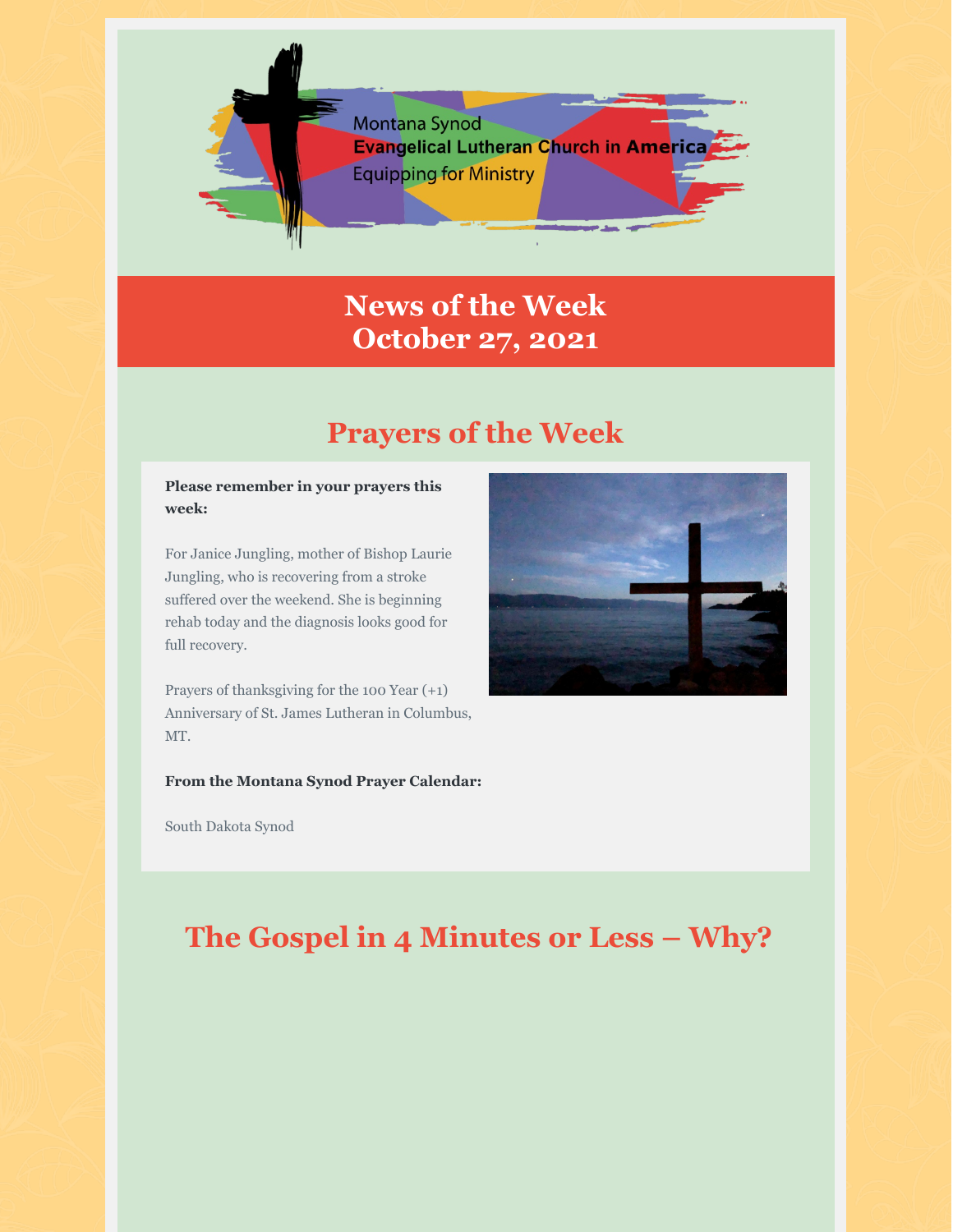

# **Updates from South Africa**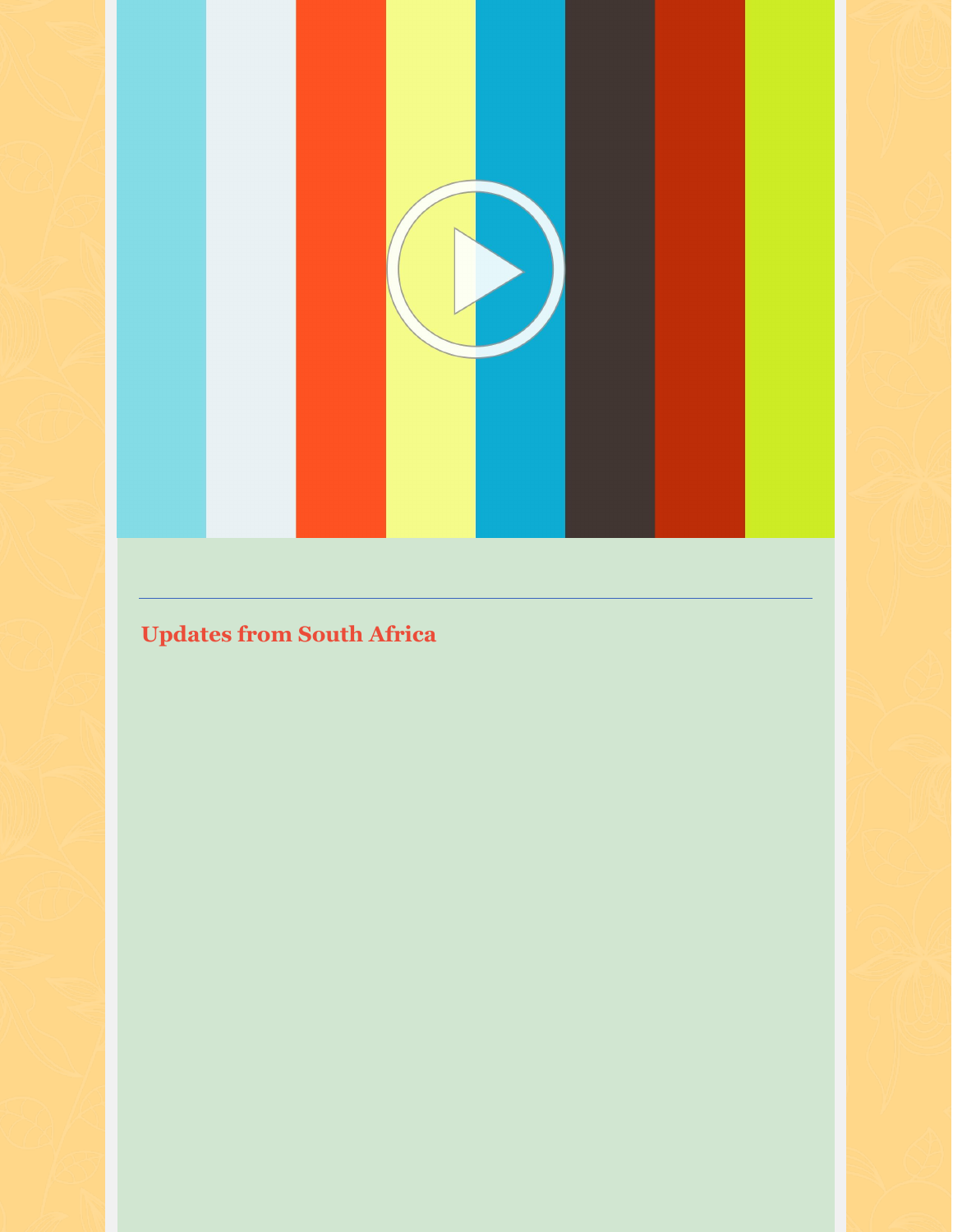#### Dear friends,

This past week I attended and presented at the annual Lutheran Communion in Southern Africa (LUCSA) regional youth peer educators' review and planning workshop held in Johannesburg at the Lutheran center. Following strict COVID protocols over 25 young adults shared reports of the highlights, challenges and achievements during the past year in their respective countries and churches. They participated in devotions and in capacity building sessions focussing on psycho-social support, disaster preparedness, mainstreaming HIV&AIDS and Gender Justice, report writing skills, the Sustainable Development Goals, resource mobilization, context analysis and strategic planning for the coming months including World AIDS Day and the 16 Days of Activism against Gender Based Violence.



Thokozani from Eswatini commented, "I have learnt that we can lean on each other as peer educators to spread information and save more people."

Alice from Mozambique put it well, "The LUCSA Peer Educators are known to be activists. They are dynamic, enthusiastic and passionate...with the assistance of the LUCSA HIV&AIDS program we are bringing about change in attitudes, knowledge and behavior... We are part of the new generation that chooses to say, 'I know about HIV&AIDS, I know my status and I can speak freely about prevention...I care about the infected and affected and take responsibility for my own health."

ELCA World Hunger and Lutheran Disaster Response programs continue to support sustainable development projects in Southern Africa to assist companion churches as they work to mitigate the impact of poverty, HIV&AIDS, climate change and the COVID-19 pandemic in the communities they serve.

Thank you for your prayers, support and your participation in God's mission locally and globally.



Yours faithfully, Rev. Dr. Philip Knutson ELCA Regional Representative - Southern Africa / Johannesburg, October 25, 2021

My blog page address is: https://southernafricanconnections.wordpress.com/ Please visit my fundraising page. (Note: This fundraising page is set up for individuals' gifts only.) If you are donating on behalf of a congregation or organization, please visit ELCA.org/MissionaryGiving for online giving.

As of October 4th the Synod Staff will begin traveling for essential reasons only.

#### Also, masks are required in the Synod office